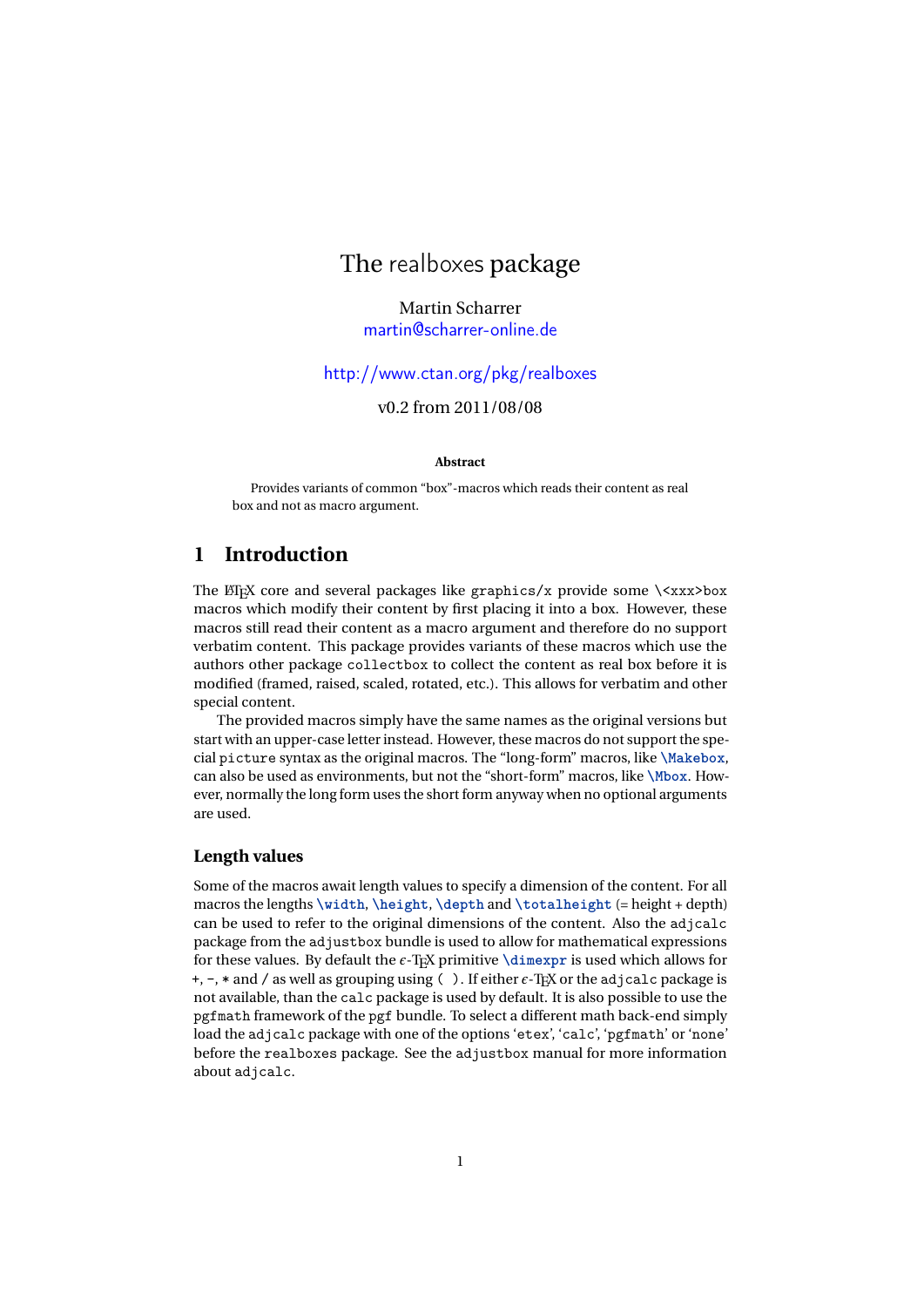# **2 Usage**

The following macros are provided dependent on the used package options. The options state other packages which are loaded and variants of their box macros are provided. See the package manual for more details about these macros. If loaded without any options the core macros are loaded as well as all variant of macros for all already loaded packages ("auto-detection mode").

### **2.1 LATEX code macros (option** core**)**

**\Mbox**{〈*content*〉}

This variant of **\mbox** is the only macro which doesn't use **\collectbox** because of the simplicity of the original macro. **\Mbox** will use **\hbox** directly to process the {〈*content*〉} (and will expand it to search for the opening brace). The special case when {〈*content*〉} is a single token is handling by using **\mbox** instead.

**\Makebox**[〈*width*〉][〈*position*〉]{〈*content*〉}

Places the *(content)* in a box of width  $\langle width \rangle$  (by default the native width) and horizontally aligns it accordantly to 〈*position*〉. Valid values are l for left, r for right and c for center alignment (default). If no optional arguments are used this macro equals to **\Mbox**.

**\Fbox**{〈*content*〉}

Draws a frame around 〈*content*〉 with a line width of **\fboxrule** and a separation of **\fboxsep**. The baseline of the content is not affected.

**\Framebox**[〈*width*〉][〈*position*〉]{〈*content*〉}

Like **\Makebox** but draws a frame like **\Fbox**. If no optional arguments are used this macro equals to **\Fbox**.

**\Frame**{〈*content*〉}

Similar to **\Fbox** but does draw the frame tightly around its content with no separation. The resulting box will also have no depth, i.e. might be moved up. Note that the original **\frame** macro is indented for use inside a picture environment but can also be used in normal text. The line width is the current picture line width (\@wholewidth) which can be (globally) set using **\linethickness**{〈*length*〉}(also in normal text mode).

**\Raisebox**{〈*length*〉}[〈*height*〉][〈*depth*〉]{〈*content*〉}

Raises the 〈*content*〉 by 〈*length*〉. Negative values lower the content. In addition to this the official height and depth can be set. This does not scale the content, but only make T<sub>E</sub>X reserve less vertical space.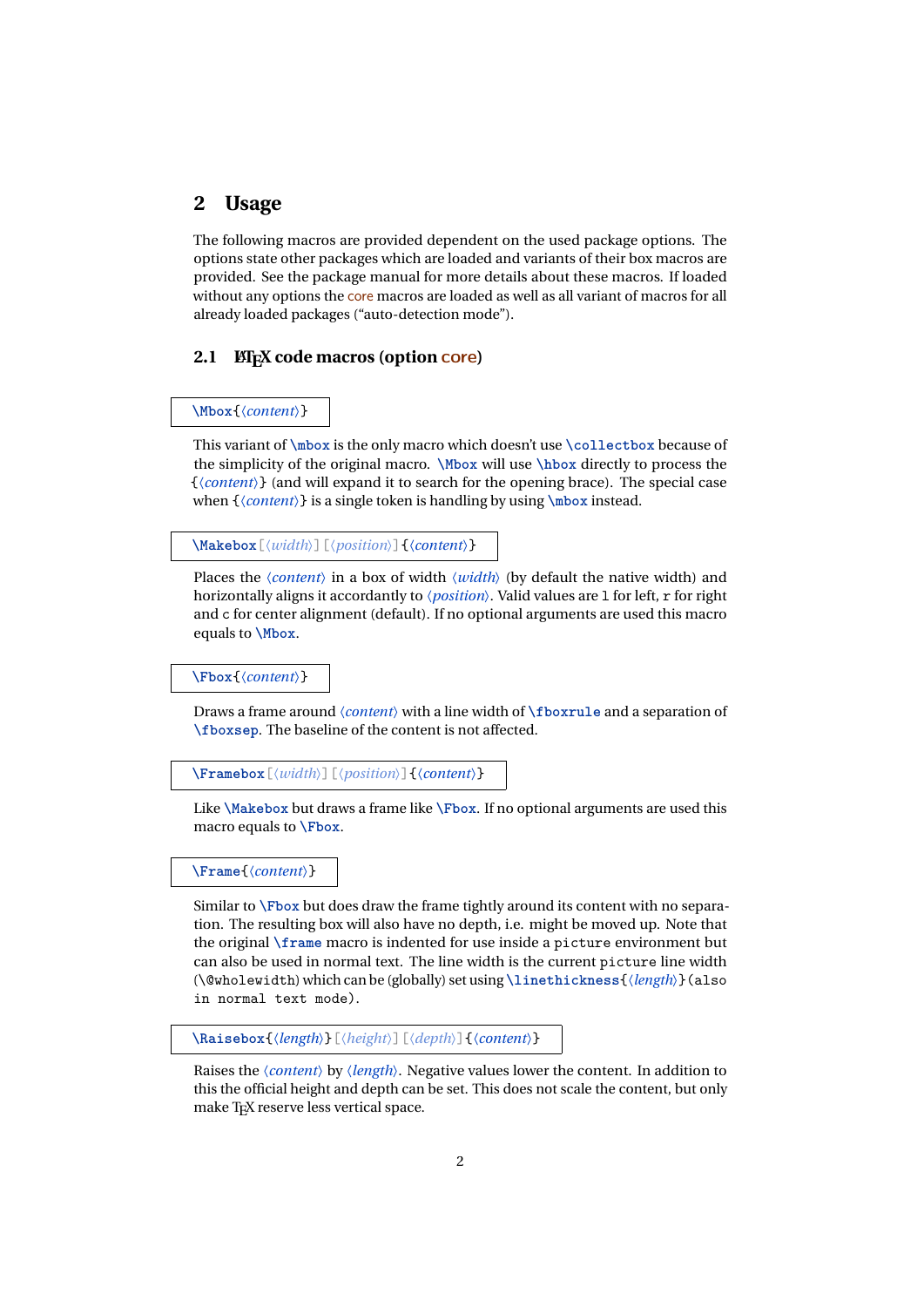#### **\Centerline**{〈*content*〉}

Places 〈*content*〉 into a box of width **\linewidth** and centers it inside this box (even if the content is wider). This is similar to **\Makebox**[**\linewidth**][c]{〈*content*〉}.

#### **\Leftline**{〈*content*〉}

Places 〈*content*〉into a box of width **\linewidth** and left aligns it inside this box. If the content is wider it will stick out on the right site. This is similar to **\Makebox**[**\linewidth**][l]{〈*content*〉}.

#### **\Rightline**{〈*content*〉}

Places 〈*content*〉 into a box of width **\linewidth** and right aligns it inside this box. If the content is wider it will stick out on the left site. This is similar to **\Makebox**[**\linewidth**][r]{〈*content*〉}.

### **\Rlap**{〈*content*〉}

Places *(content)* into a box of zero width so that it laps over to the right site. The following material to the right will be printed on top of it. This is similar to **\Makebox**[0pt][l]{〈*content*〉}.

#### **\Llap**{〈*content*〉}

Places 〈*content*〉 into a box of zero width so that it laps over to the left site. The content will be printed on top of the previous material on the left. This is similar to **\Makebox**[0pt][l]{〈*content*〉}.

**\Parbox**[〈*pos*〉][〈*height*〉][〈*inner-pos*〉]{〈*width*〉}{〈*content*〉}

Places the 〈*content*〉 into a paragraph box of the given 〈*width*〉. The optional 〈*pos*〉 argument can be used to select the vertical alignment of the box towards the surrounding: 't' align box to the top baseline, 'b' align to the bottom baseline or 'c' vertically center the content. In addition to this the 〈*height*〉 and the 〈*inner pos*〉ition can be set as further optional arguments. Valid values for 〈*inner-pos*〉 are: 't' flush content to the top, 'b' flush content to the bottom, 'c' center the content inside the box or 's' to stretch the material vertically across the box. This only works if the content contains something vertically stretchable.

This macro uses also collectbox but redefines an internal macro to collect a vertical box instead of the usual horizontal one.

**\Sbox**{〈*\boxregister*〉}{〈*content*〉}

This saves the 〈*content*〉 into the given 〈*\boxregister*〉, which must be first allocated using **\newsavebox**{〈*\boxregister*〉}.

```
\Savebox{〈\boxregister〉}[〈width〉][〈position〉]{〈content〉}
```
Sets the 〈*content*〉 in a box of the given width and alignment like **\Makebox** and stores it in 〈*\boxregister*〉. If no optional arguments are used this macro equals to **\Sbox**.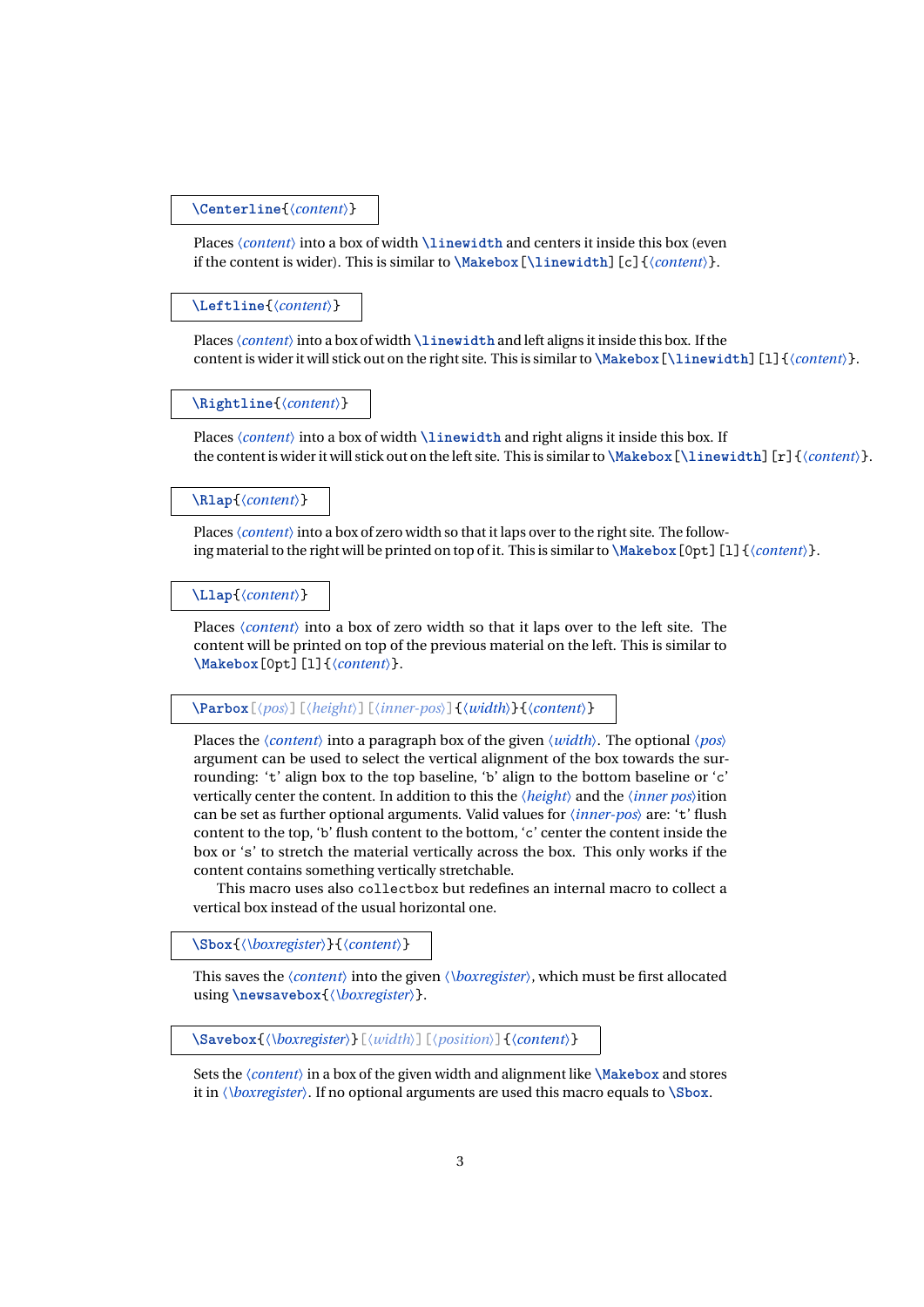# **2.2 Color macros (option** color **or** xcolor**)**

**\Colorbox**[〈*color model*〉]{〈*color*〉}{〈*content*〉}

Sets the 〈*content*〉 into a box with the given background 〈*color*〉. If required the 〈*color model*〉 can be specified.

**\Fcolorbox**[〈*fc model*〉]{〈*frame color*〉}[〈*bg model*〉]{〈*background color*〉}{〈*content*〉}

Sets the 〈*content*〉 into a box with the given 〈*background color*〉 and draws a frame around it like **\Fbox** but with a given 〈*frame color*〉. If required the color 〈*model*〉 can be specified. If only the frame color model is specified it will also be used for the background color.

# **2.3 Graphic macros (option** graphics **or** graphicx**)**

**\Rotatebox**[〈*options*〉]{〈*angle*〉}{〈*content*〉}

Rotates the 〈*content*〉 by 〈*angle*〉 which is be default in degrees anti-clockwise (360 = full circle). As 〈*options*〉 the following keys can be used:

x=〈*dimen*〉

- y=〈*dimen*〉 Allows to specify the X and Y coordinate of the coordinate of the center of rotation relative to the reference point of the box.
- origin=〈*label*〉 Allows to specify the center of the rotation using the following letters which can be combined: 'l' left side, 'r' right side, 'c' center of the box, 't' top of the box, 'b' bottom of the box and 'B' for the base line. For example 'tr' rotates about the top right corner.
- units=〈*number*〉 allows to change the default units of degrees anti-clockwise (360) to any 〈*number*〉 of units in one full anti-clockwise rotation. For example -360 specifies degrees clockwise and 6.283185 specifies radians.

**\Scalebox**{〈*h-scale*〉}[〈*v-scale*〉]{〈*content*〉}

Scales the 〈*content*〉 by the given 〈*scale*〉 factor. The vertical scaling can be specified independently using the optional argument.

**\Reflectbox**{〈*content*〉}

This reflects the 〈*content*〉 and is equal to **\Scalebox**{-1}{1}{〈*content*〉}.

**\Resizebox**{〈*width*〉}{〈*height*〉}{〈*content*〉}

Resizes the 〈*content*〉 to the given 〈*width*〉 and/or 〈*height*〉. The special value '!' can be used for one of the two values to scale it accordantly to the other value. **\Resizebox**{!}{!}{〈*content*〉} will not change the size of the content. If both values